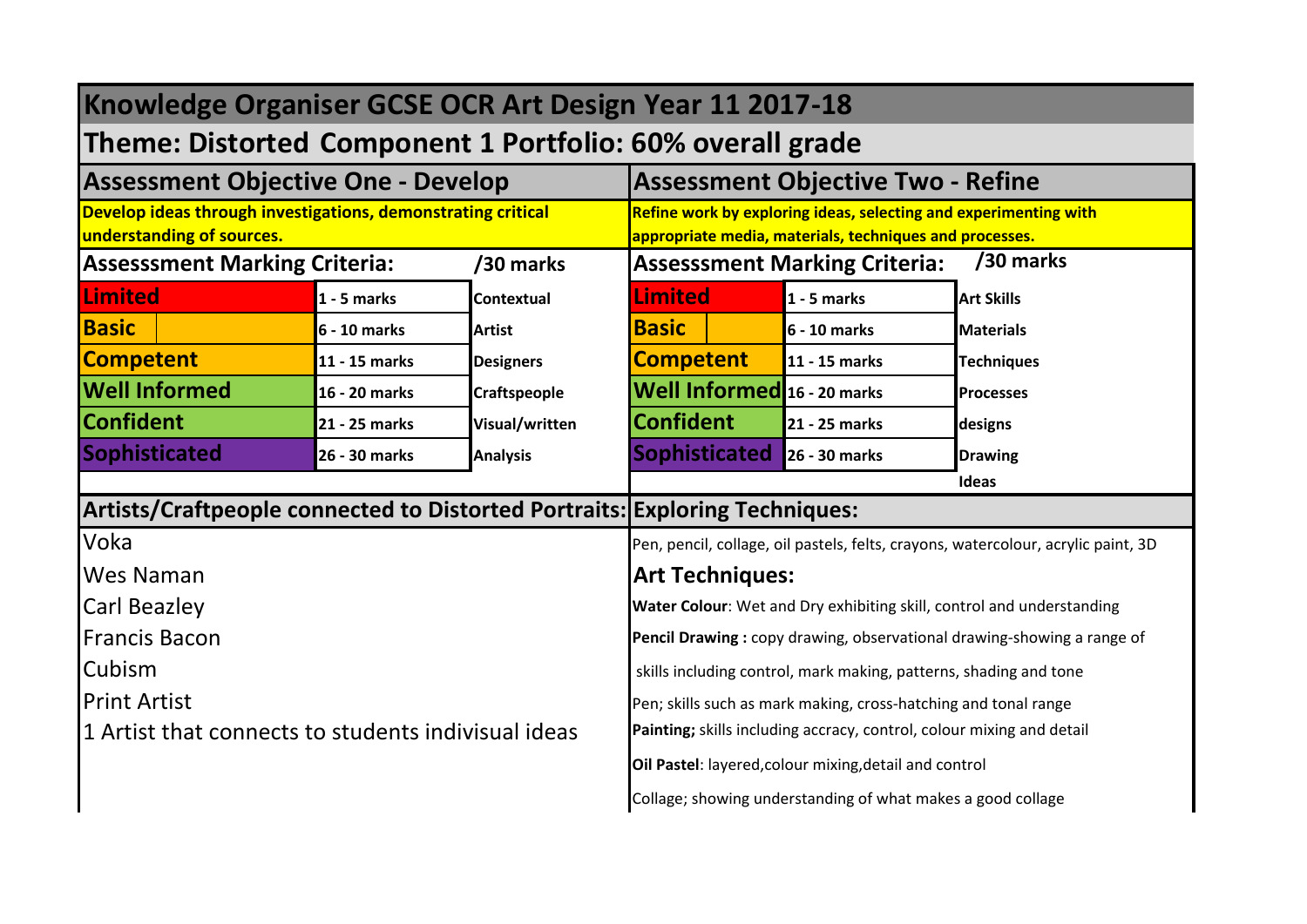|                          |       |                                                                                  |      |                          |                                  | Printing: applying understanding of mono, lino & stencil printing                |
|--------------------------|-------|----------------------------------------------------------------------------------|------|--------------------------|----------------------------------|----------------------------------------------------------------------------------|
| <b>Visual Analysis:</b>  |       |                                                                                  |      | <b>Visual Analysis:</b>  |                                  |                                                                                  |
|                          |       | Copy drawings/sketches/collage                                                   |      |                          |                                  | Copy drawings/sketches/collage/ range of materials                               |
| <b>Printed images</b>    |       |                                                                                  |      | <b>Printed images</b>    |                                  |                                                                                  |
| <b>Written Analysis:</b> |       |                                                                                  |      | <b>Written Analysis:</b> |                                  |                                                                                  |
| <b>Content</b>           | Form  | <b>Mood Process</b>                                                              |      |                          | Content <b>FOrm</b> Mood Process |                                                                                  |
| Who?                     | What? | Where? When?                                                                     | Why? | Who?                     | What? Where? When?               | Why?                                                                             |
|                          |       | <b>Formal Elements:</b> Line, tone, colour, pattern, shape, texture, space, form |      |                          |                                  | <b>Formal Elements:</b> Line, tone, colour, pattern, shape, texture, space, form |
|                          |       |                                                                                  |      |                          |                                  |                                                                                  |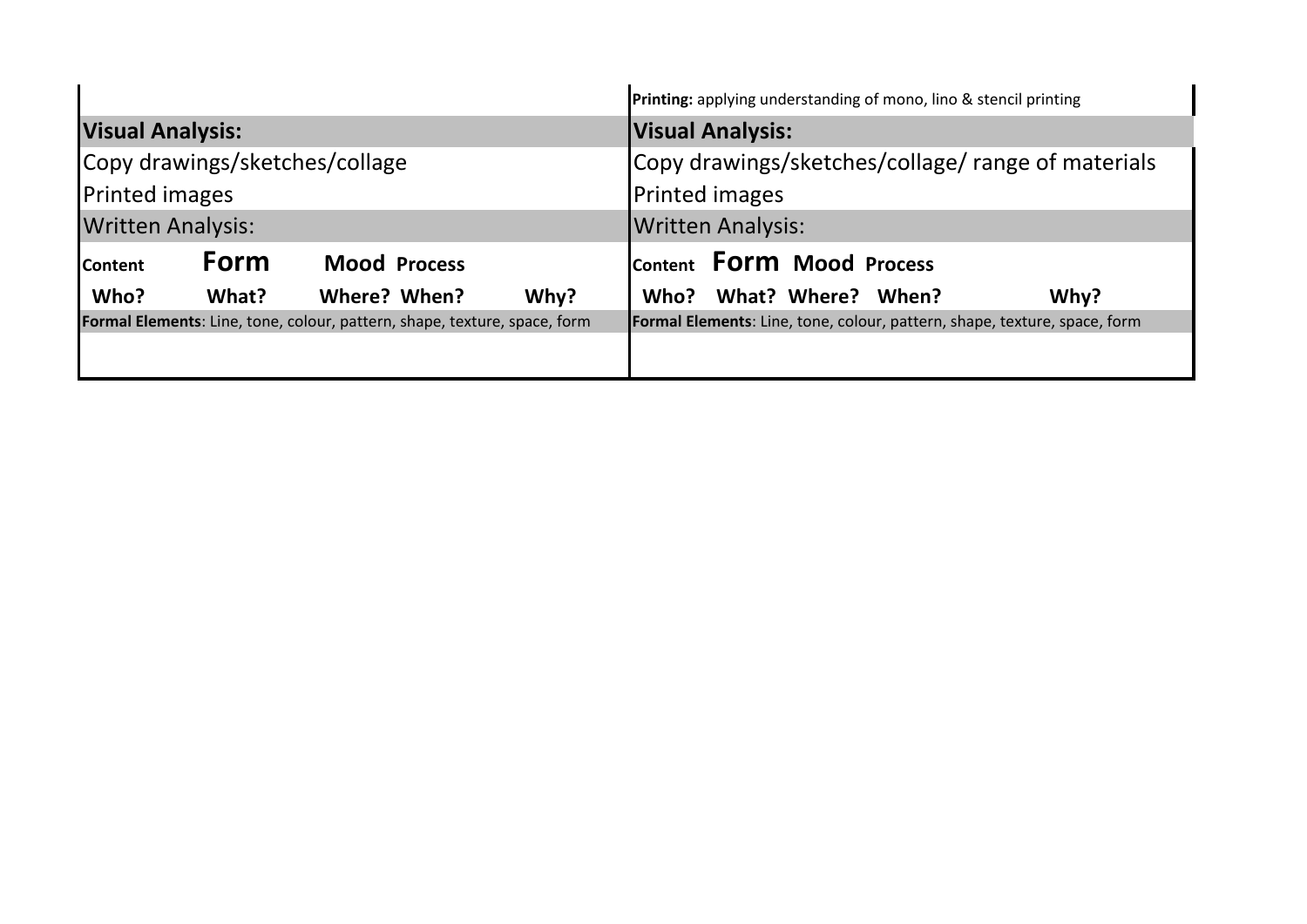|                                                |                                 | <b>Assessment Objective Three - Record</b>                            | <b>Assessment Objective Four - Present</b>               |               |                                                               |
|------------------------------------------------|---------------------------------|-----------------------------------------------------------------------|----------------------------------------------------------|---------------|---------------------------------------------------------------|
| as work progresses.                            |                                 | <b>Record ideas, observations and insights relevant to intentions</b> | Present a personal and meaningful response that realises |               | intentions and demonstrates understanding of visual language. |
| <b>Assesssment Marking Criteria: /30 marks</b> |                                 |                                                                       | <b>Assesssment Marking Criteria: /30 marks</b>           |               |                                                               |
| <b>Limited</b>                                 | $1 - 5$ marks                   | <b>Ideas</b>                                                          | <b>Limited</b>                                           | $1 - 5$ marks | <b>Formal elements</b>                                        |
| <b>Basic</b>                                   | 6 - 10 marks                    | <b>Designs</b>                                                        | <b>Basic</b>                                             | 6 - 10 marks  | <b>Skill</b>                                                  |
| <b>Competent</b>                               | 11 - 15 marks                   | <b>Links to artists</b>                                               | <b>Competent</b>                                         | 11 - 15 marks | <b>Artist Connection</b>                                      |
| Well Informed 16 - 20 marks                    |                                 | Personal                                                              | Well Informed 16 - 20 marks                              |               | <b>Final Outcome</b>                                          |
| <b>Confident</b>                               | 21 - 25 marks                   | <b>Annotation</b>                                                     | <b>Confident</b>                                         | 21 - 25 marks |                                                               |
| <b>Sophisticated</b>                           | 26 - 30 marks                   | <b>Drawings</b>                                                       | <b>Sophisticated</b>                                     | 26 - 30 marks |                                                               |
|                                                |                                 | Photographs                                                           |                                                          |               |                                                               |
| Ideas for development of personal response:    |                                 |                                                                       | <b>Making - Final Art Outcome:</b>                       |               |                                                               |
| Selection of images to produce                 |                                 |                                                                       | Realise Idea - work from drawn design idea, link to A01, |               |                                                               |
| <b>Artist copy images</b>                      |                                 |                                                                       | journal, strengths, weaknesses, next steps.              |               |                                                               |
| <b>Artist inspired images</b>                  |                                 |                                                                       | Tecnhiques and processes working to strenghts.           |               |                                                               |
| Ideas/drafts                                   |                                 |                                                                       | <b>Interpretation of Distortion</b>                      |               |                                                               |
| Refined final idea                             |                                 |                                                                       | Create final outcome, annotate and evaluation            |               |                                                               |
| <b>Range of compositions</b>                   |                                 |                                                                       | Present for moderator                                    |               |                                                               |
|                                                |                                 |                                                                       |                                                          |               |                                                               |
| Annotation:                                    | <b>Design Sheets</b>            |                                                                       |                                                          |               |                                                               |
| <b>Materials</b>                               | 1. Research/collected images of |                                                                       |                                                          |               |                                                               |